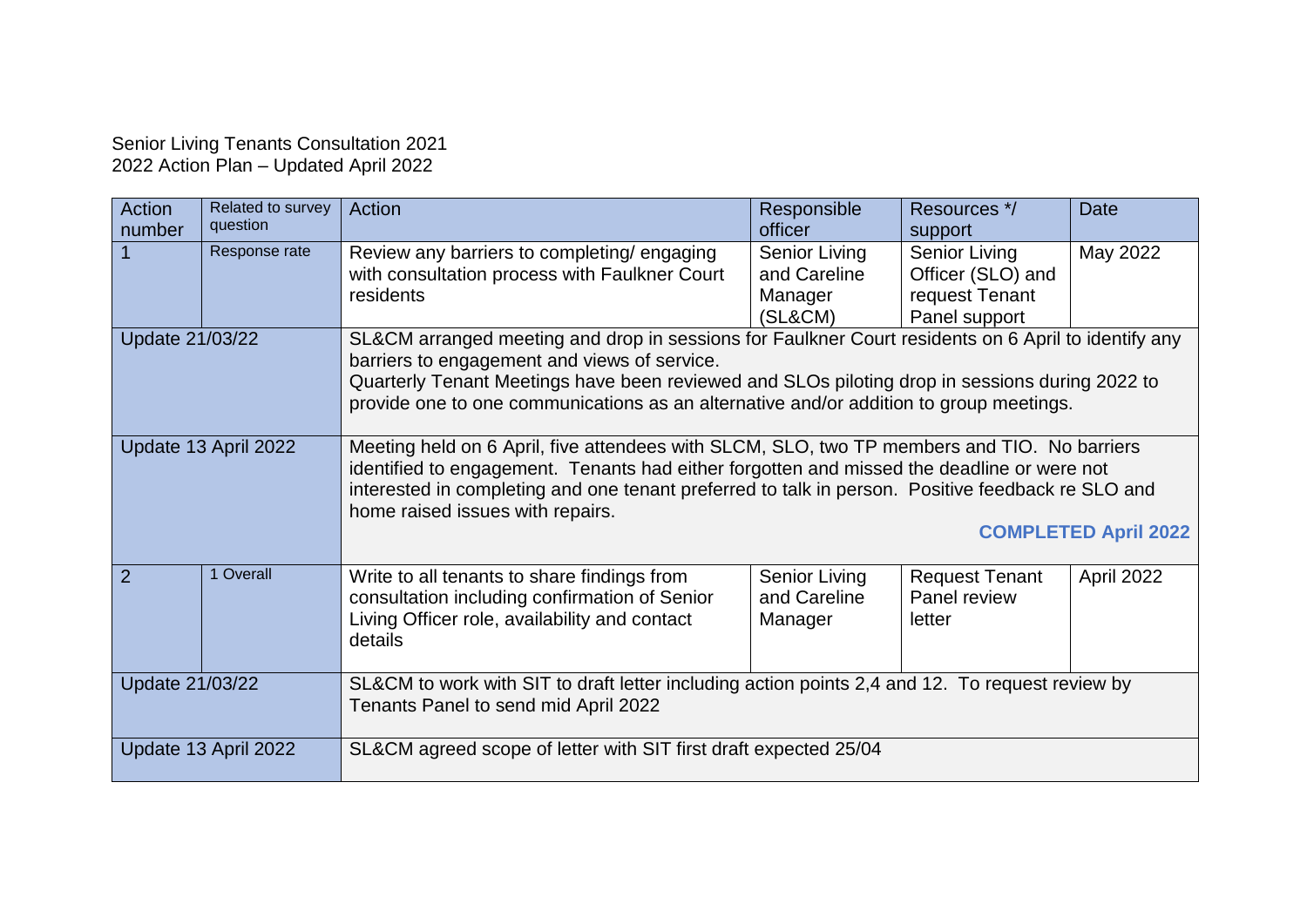| 3               | $\overline{2}$<br>Communications | Senior Living Officers to review and refresh<br>noticeboards monthly                                                                                                                                                  | <b>Senior Living</b><br>and Careline<br>Manager | <b>Senior Living</b><br><b>Officers</b>                              | <b>March 2022</b> |  |
|-----------------|----------------------------------|-----------------------------------------------------------------------------------------------------------------------------------------------------------------------------------------------------------------------|-------------------------------------------------|----------------------------------------------------------------------|-------------------|--|
| Update 21/03/22 |                                  | SL&CM confirmed with SLO to diarise fortnightly noticeboard check and update.<br><b>COMPLETED March 2022</b>                                                                                                          |                                                 |                                                                      |                   |  |
| $\overline{4}$  | 2<br>Communications              | Write to all tenants to share findings from<br>consultation including ways to feedback for two<br>way communications (with action 2)                                                                                  | Senior Living<br>and Careline<br>Manager        | <b>Request Tenant</b><br>Panel review<br>letter                      | April 2022        |  |
| Update 04/03/22 |                                  | Refer to action 2                                                                                                                                                                                                     |                                                 |                                                                      |                   |  |
| 5               | 3 Communal<br>areas              | Ongoing promotion and support for tenant led<br>social activities. Senior Living Officers to<br>empower at least one tenant per scheme to<br>host an activity. To promote in summer edition<br>of tenants newsletter. | <b>Senior Living</b><br>and Careline<br>Manager | Senior Living<br><b>Officers</b>                                     | August 2022       |  |
| 6               | 3 Communal<br>areas              | Request, review and share decoration<br>programme for each scheme communal lounge                                                                                                                                     | <b>Senior Living</b><br>and Careline<br>Manager | Senior Surveyor                                                      | <b>June 2022</b>  |  |
| $\overline{7}$  | 3 Communal<br>areas              | Review accessibility of communal, lounges and<br>access to gardens with tenants                                                                                                                                       | <b>Senior Living</b><br>and Careline<br>Manager | <b>Request Tenant</b><br>Panel and/or EDI<br>Group<br>representative | <b>June 2022</b>  |  |
| 8               | 4 Home<br>Improvements           | To review level of demand and seek estimates<br>of works and costs for spy holes                                                                                                                                      | Senior Living<br>and Careline<br>Manager        | Senior Surveyor                                                      | May 2022          |  |
| 9               | 4 Home<br>Improvements           | Review specific service requests made scheme<br>by scheme including heating, windows and<br>bathrooms                                                                                                                 | <b>Senior Living</b><br>and Careline<br>Manager | tbc                                                                  | April 2022        |  |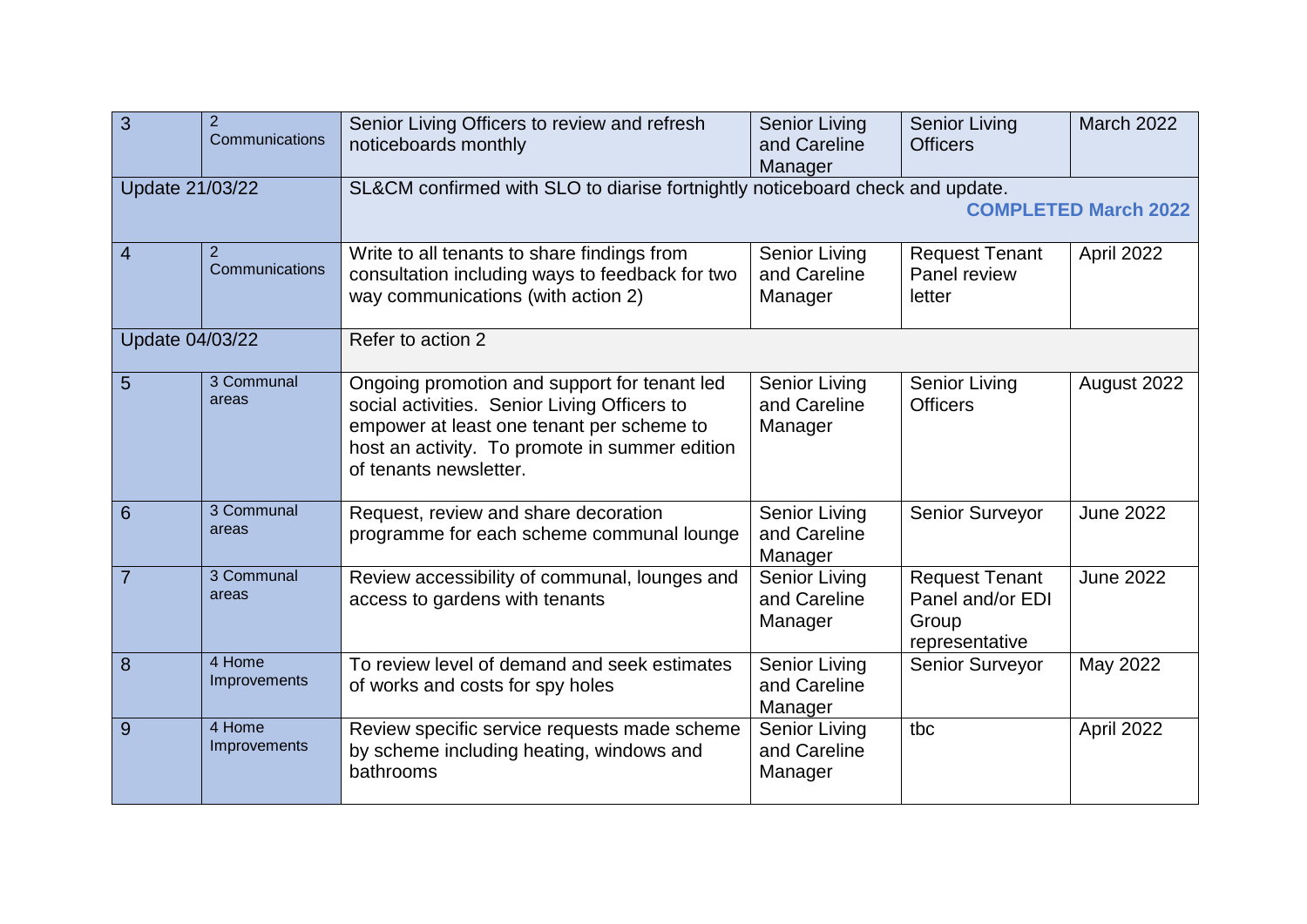| Update 21/03/22 |                              | SL&CM commenced review of c200 individual comments/service requests.                                                                                                                                                   |                                                 |                                             |             |  |
|-----------------|------------------------------|------------------------------------------------------------------------------------------------------------------------------------------------------------------------------------------------------------------------|-------------------------------------------------|---------------------------------------------|-------------|--|
| 10              | 4 Home<br>Improvements       | Investigate delay in Sky upgrade and escalate<br>as necessary                                                                                                                                                          | <b>Senior Living</b><br>and Careline<br>Manager | Asset Manager                               | May 2022    |  |
| 11              | 5 Signposting<br>and support | To review negative responses to establish if<br>pattern of lack of support from signposted<br>services                                                                                                                 | <b>Senior Living</b><br>and Careline<br>Manager | tbc                                         | May 2022    |  |
| 12              | 7 Contact SLO                | Action 2 letter to confirmation of Senior Living<br>Officer role, availability and contact details.<br>Information to be on noticeboards and contacts<br>on office door at each scheme                                 | <b>Senior Living</b><br>and Careline<br>Manager | Senior Living<br><b>Officers</b>            | April 2022  |  |
| Update 04/03/22 |                              | Refer to action 2                                                                                                                                                                                                      |                                                 |                                             |             |  |
| 13              | 8 Independence               | Continue to support and promote independent<br>living. To work with HomeChoice to promote<br>schemes and achieve moves for least two<br>under occupied tenants. To promote in summer<br>edition of tenants newsletter. | <b>Senior Living</b><br>and Careline<br>Manager | EasyMove Officer                            | August 2022 |  |
| 14              | 8 Independence               | Investigate delay in CCTV installation and<br>escalate as necessary                                                                                                                                                    | <b>Senior Living</b><br>and Careline<br>Manager | Head of<br>Environmental<br><b>Services</b> | May 2022    |  |
| 15              | 9 Support                    | Continue to support tenants with good<br>neighbour scheme. Senior Living Officers to<br>empower at least one tenant per scheme to<br>befriend a neighbour. To promote in summer<br>edition of tenants newsletter.      | <b>Senior Living</b><br>and Careline<br>Manager | <b>Senior Living</b><br><b>Officers</b>     | August 2022 |  |